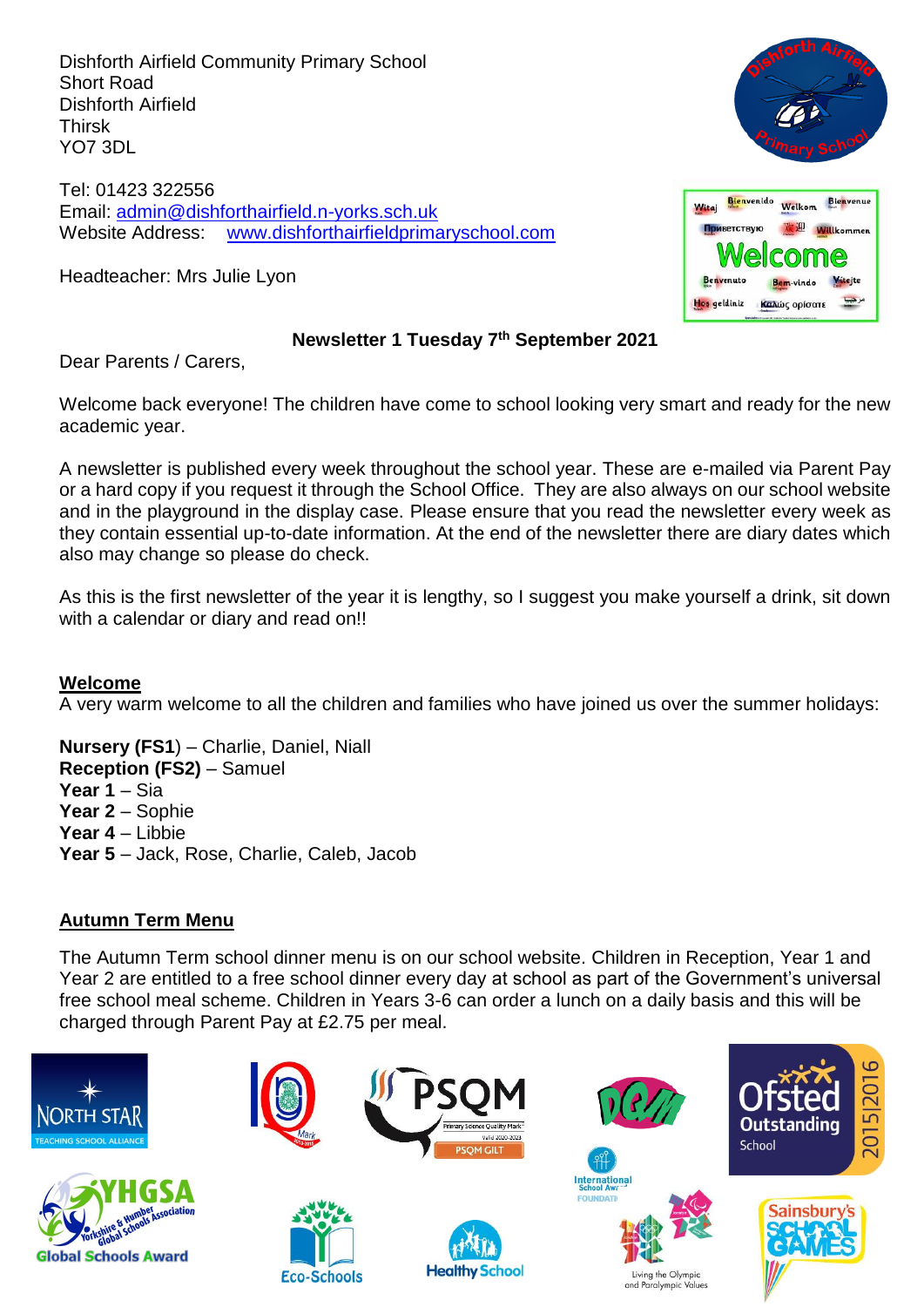# **Homework**

At our school, we believe that children learn best when parents, the school and children work together in partnership. Home Learning should be a positive experience which is manageable, meaningful and enjoyable for parents, teachers and children.

Reading books will be prioritised this week in school and homework will commence next week. Please refer to the table below regarding homework for each class.

| <b>Class</b>                          | <b>Homework</b>                                                                                                | <b>Homework Given</b>                                                  | <b>Collected and Tested</b>                        |  |
|---------------------------------------|----------------------------------------------------------------------------------------------------------------|------------------------------------------------------------------------|----------------------------------------------------|--|
| EYFS:<br>FS <sub>2</sub><br>Reception | Reading<br>$\bullet$<br>Sight words to<br>learn when<br>appropriate<br><b>Mental Maths</b><br>when appropriate | Mrs Luke and Mrs Dixon will send information<br>separately to parents. |                                                    |  |
| Year $1/\overline{2}$                 | Daily reading<br><b>Spellings</b><br><b>Mental Maths</b><br>Extended task -<br>see below                       | Friday - spellings and<br>mental maths<br>Friday                       | Friday -spellings and<br>mental maths<br>Wednesday |  |
| Year 3/4                              | Daily reading<br>Spellings<br><b>Mental Maths</b>                                                              | Friday - Spellings and<br><b>Mental Maths</b>                          | Friday - Spellings and<br><b>Mental Maths</b>      |  |
|                                       | One other piece<br>Extended task -<br>see below                                                                | Friday                                                                 | Wednesday                                          |  |
| Year 5/6                              | Daily Reading<br><b>Spellings</b><br><b>Mental Maths</b>                                                       | Friday-spellings and<br>mental maths                                   | Friday- spellings and<br>mental maths              |  |
|                                       | Maths and<br>reading<br>comprehension<br>Extended Task -<br>see below                                          | Friday                                                                 | Wednesday                                          |  |

## **EXTENDED TASKS**

Extended tasks are set every half-term, not weekly. These tasks are designed to incorporate many skills and aim for high quality pieces of work throughout the year. **The class teacher will always ensure the hand in time for the extended task is made clear.**

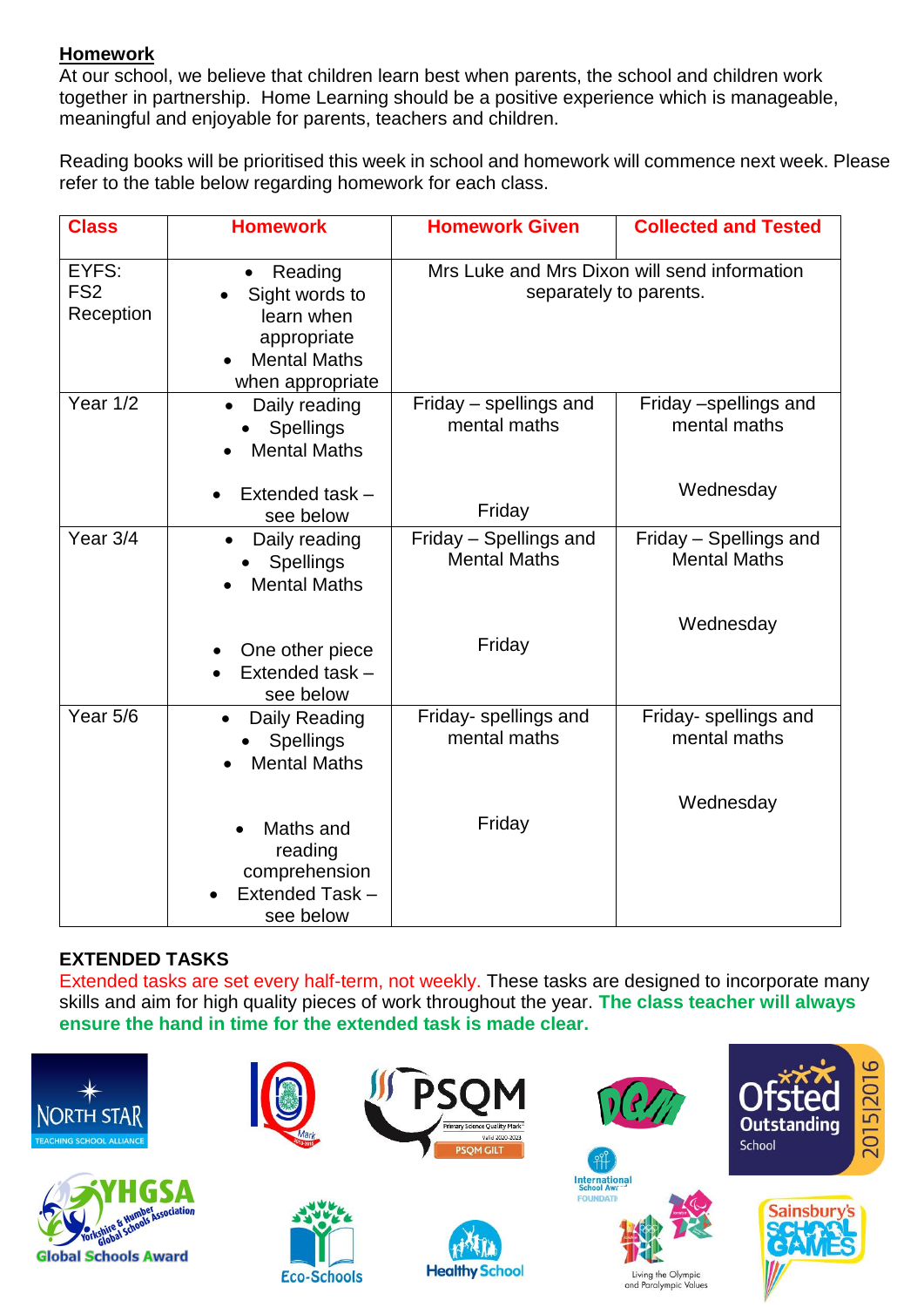# **Year 6**

In addition to the homework above, Year 6 children will also have a piece of grammar / spelling homework. Hand-in dates will be made clear by Miss Newton.

## **Reading**

**All children need to read at home every day.** Please listen to your child read and ask them questions about the text and / or pictures. Please ensure that you record what your child has read and how they have managed with their reading in their record book. **Reading and record books need to be in school every day so that they can be checked and new books issued.**

### **Reward System**

Our reward system in school is that each class has a jar that will be filled with marbles in Year 1-6 and bugs in a jug in EYFS. Children can be awarded bugs or marbles for following the School's Expectations, working hard and showing good manners. When the jar is full the class can then decide with their teacher which reward they would like.

### **Celebration Assembly**

Every Friday the school gathers together for a Celebration Assembly. This is an opportunity for the children to share something which they have worked on during the week. In addition to this, we also have birthday celebrations, award a ribbon to one child in each class for hard work and hand out a cup to a pupil who has impressed the staff at the school either for their work, attitude or behaviour. The cup is to be returned the following Thursday for the next assembly and the ribbons can be kept. I will publish who has been awarded the cup and ribbon in each newsletter.

### **Bikes & Scooters**

Children are welcome to ride these to school in a safe, considerate manner wearing a helmet. Once they arrive at the school gate, we ask that they dismount at the first gate and then park them in the cycle/scooter rack provided. *They are not to ride them in the school drive or playground at any time for safety reasons – thank you.*

#### **Collecting children at home time**

If you have arranged for another person to collect your child / children from school, then please ensure you have communicated this to the class teacher and / or the office staff otherwise we won't let them leave school!

## **PE**

Please ensure that your child has their PE kit in school every day. The kit is a plain white t-shirt, navy / black shorts and trainers. As the weather turns colder, a plain navy or black tracksuit can be worn and I would also recommend a lightweight waterproof jacket. PE can take place in most weathers outside if children have the correct clothing!

**FS2 (Reception)** – please have PE kit every day

Year 1 /2 – Tuesday and Thursday

**Year 3 / 4** – Tuesday and Thursday

Year 5 / 6 – Thursday and Friday

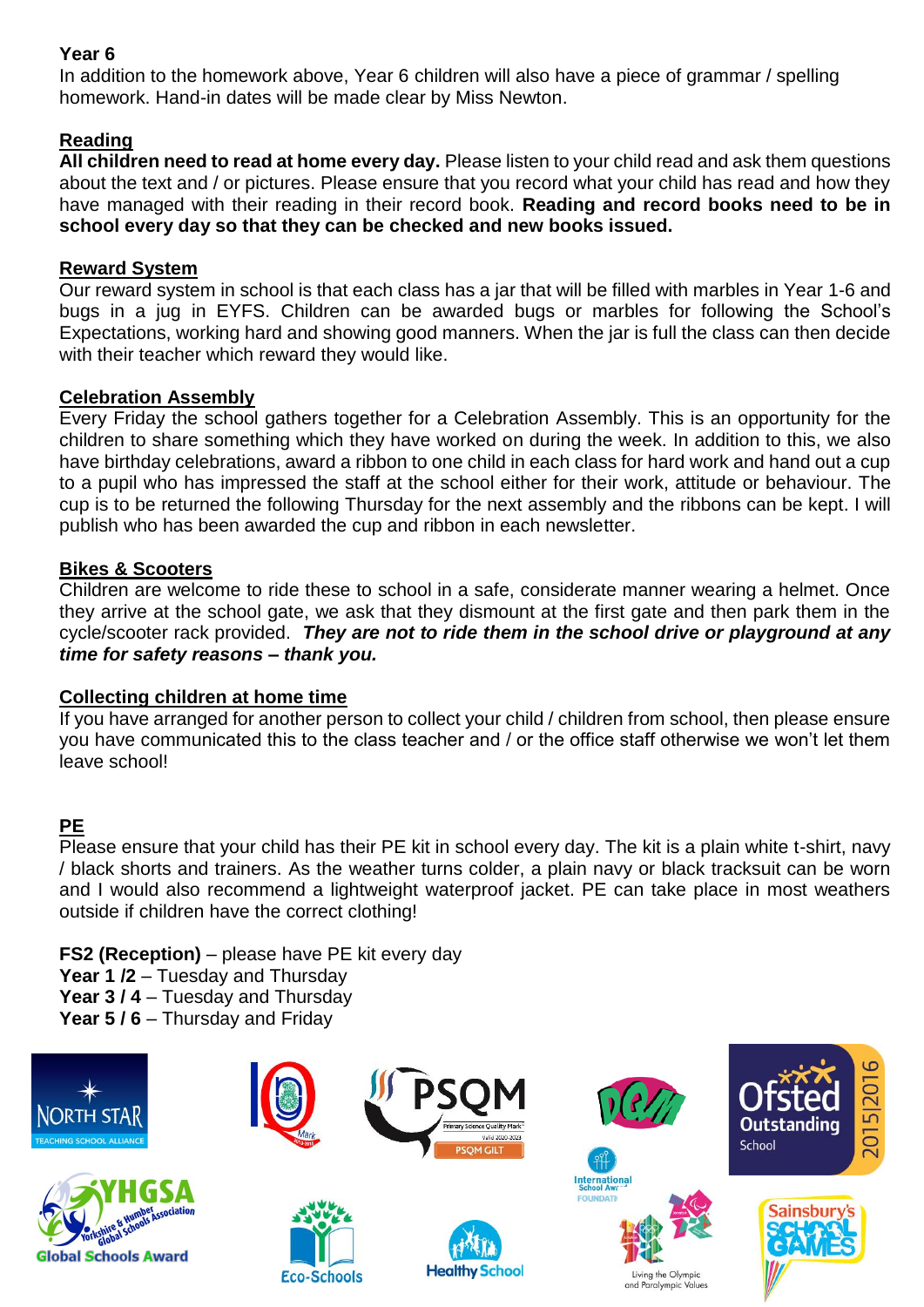# **Forest Schools**

I am delighted to announce that all the children in school will be undertaking Forest Schools at some point through the academic year. Forest School is an inspiring process which is a specialised approach that aims to develop confidence and self-esteem through hands-on learning outside.

Children in Year 3 and 4 are going to be taking part in Forest Schools this half term on a Thursday. Please can children bring into school a waterproof coat, tracksuit bottoms and trainers / wellies – something that you don't mind getting wet and dirty!!

## **Autumn Term Curriculum Topic – class newsletters**

Paper copies of class newsletters giving information about the topics to be taught this term, homework and PE timetables etc will be sent home later this week. The class newsletters will also be uploaded to the school website and will be available for reference for the whole term.

## **School Dinners**

The price for dinner is £2.75 per meal (£13.75 per week). The cost for the month of September is £49.50. Please ensure your Parent Pay account is up to date. It is possible to put credit onto the account to help with budgeting for the month!

### **Packed Lunches**

A polite reminder that there should be no sweets or chocolate bars in packed lunches or fizzy drinks. Also, we are a **NUT FREE SCHOOL**. We do have children with allergies to nuts so please refrain from any sort of nut products in packed lunches – thank you.

### **Music Service – Instrumental Information**

There are leaflets available in school providing information about instrumental and vocal tuition and how to apply for lessons.

Parents can also go direct to the North Yorkshire Music Hub website to find out about the lessons that can be provided and use the online form to apply for lessons.

#### [www.northyorkshiremusichub.co.uk](http://www.northyorkshiremusichub.co.uk/)

The website includes details of the tuition fees and information about benefits which will qualify for remissions.

#### **School Uniform**

The children look very smart in school wearing their uniform  $-$  a lot of shiny shoes! Just a reminder about full school uniform: navy blue jumper, red polo shirt, dark grey or black trousers or skirts and school shoes – **no trainers of any kind to be worn in school.** Jewellery is not allowed in school except for watches. **Ear-rings must be studs or small sleepers and they must be removed for P.E. and Forest Schools. Please label all uniform and PE kits.**

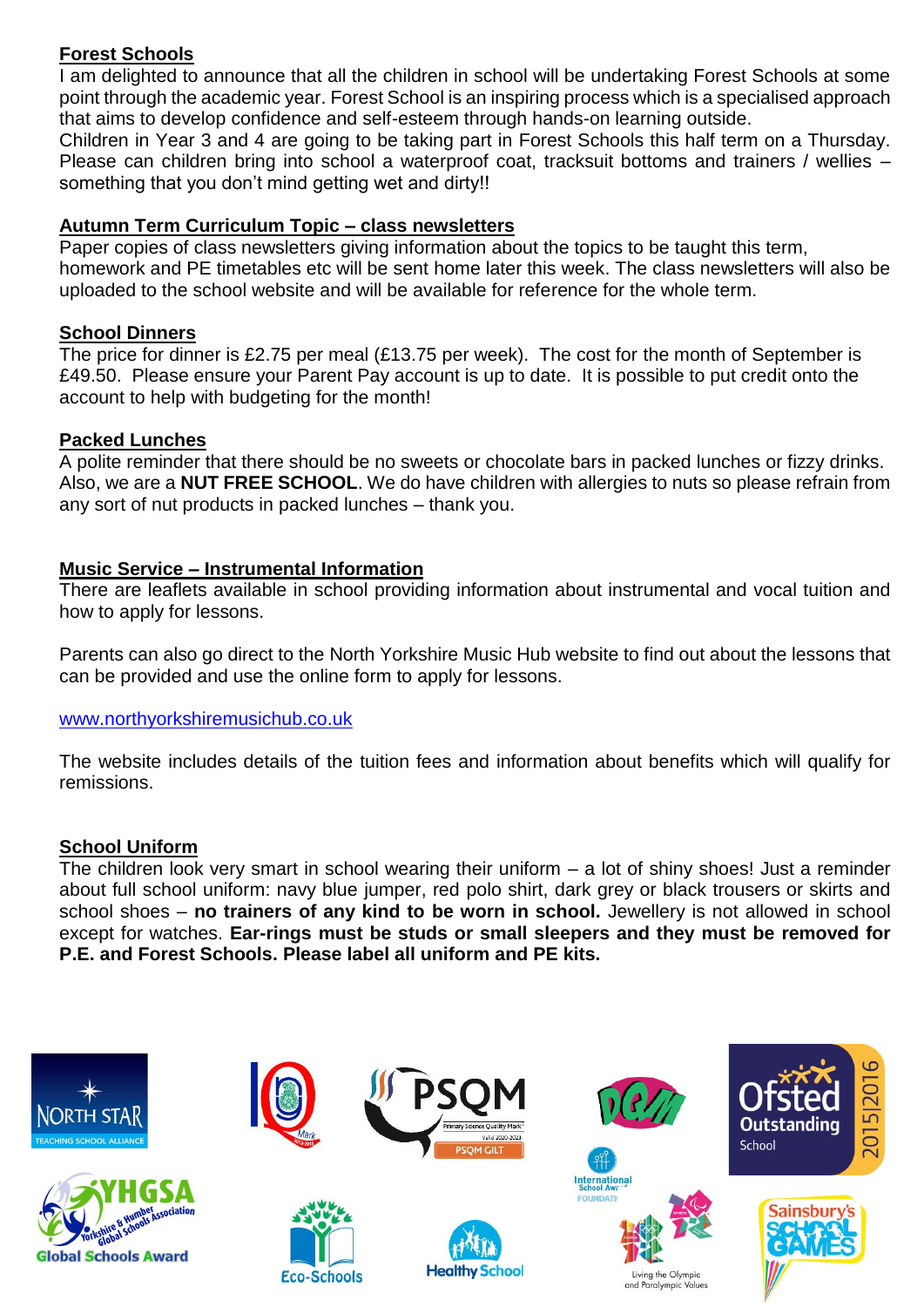# **Playtime Snack**

Children in Reception, Year 1 and 2 receive a free fruit snack every day which is Government funded. Children in Year 3-6 can bring a piece of fruit in from home to keep in the classroom for playtime. I strongly recommend that you send fruit in for children in Year 3-6 as they have a long morning and often need a snack. Please can this be put in their book bag and not their packed lunch box as it is easier for them to access at break time – thank you.

## **Milk**

Children under 5 are entitled to Free Milk. Older children can also receive milk (at a charge) and orders are made by yourself through the Cool Milk website. Forms are available outside the office in the foyer.

## **Water Bottles**

We have provided, free of charge, a water bottle for every child in the school so that all children can have access to water throughout the day. We will be responsible for cleaning the bottles and filling them each day so your child does not need to bring one in from home.

### **Absence and Punctuality**

If your child is absent from school through illness or appointments, please can you phone the school as early as possible each day they are absent. It is important that we keep our records accurate. Please can you ensure that your child arrives to school promptly. A letter was sent out in July and last week detailing start and finish times for each class, please ensure you read this carefully and adhere to these times. Lateness will be recorded.

### **If your child's attendance falls below 90%, they are classed as a persistent absentee.**

## **Holidays in Term Time**

The Government implemented amendments to the regulations regarding holidays in term time a number of years ago. The amendments remove references to family holiday and extended leave as well as the threshold of ten school days. Therefore, Head Teachers will only be able to grant leave of absence in **exceptional circumstances. There will be no 'Holiday' code for absences at any school. Please refer to the leave of absence forms which are located next to the school office for full details.**

## **Online safety newsletter**

Attached to this newsletter is this month's edition of the Online Safety newsletter. These newsletters are invaluable in the ever changing world of technology and they offer guidance as to how to keep children safe.

## **Keep in touch – School FaceBook Page**

Please ensure you are signed up to the school FaceBook page so that we can get in touch with families quickly.